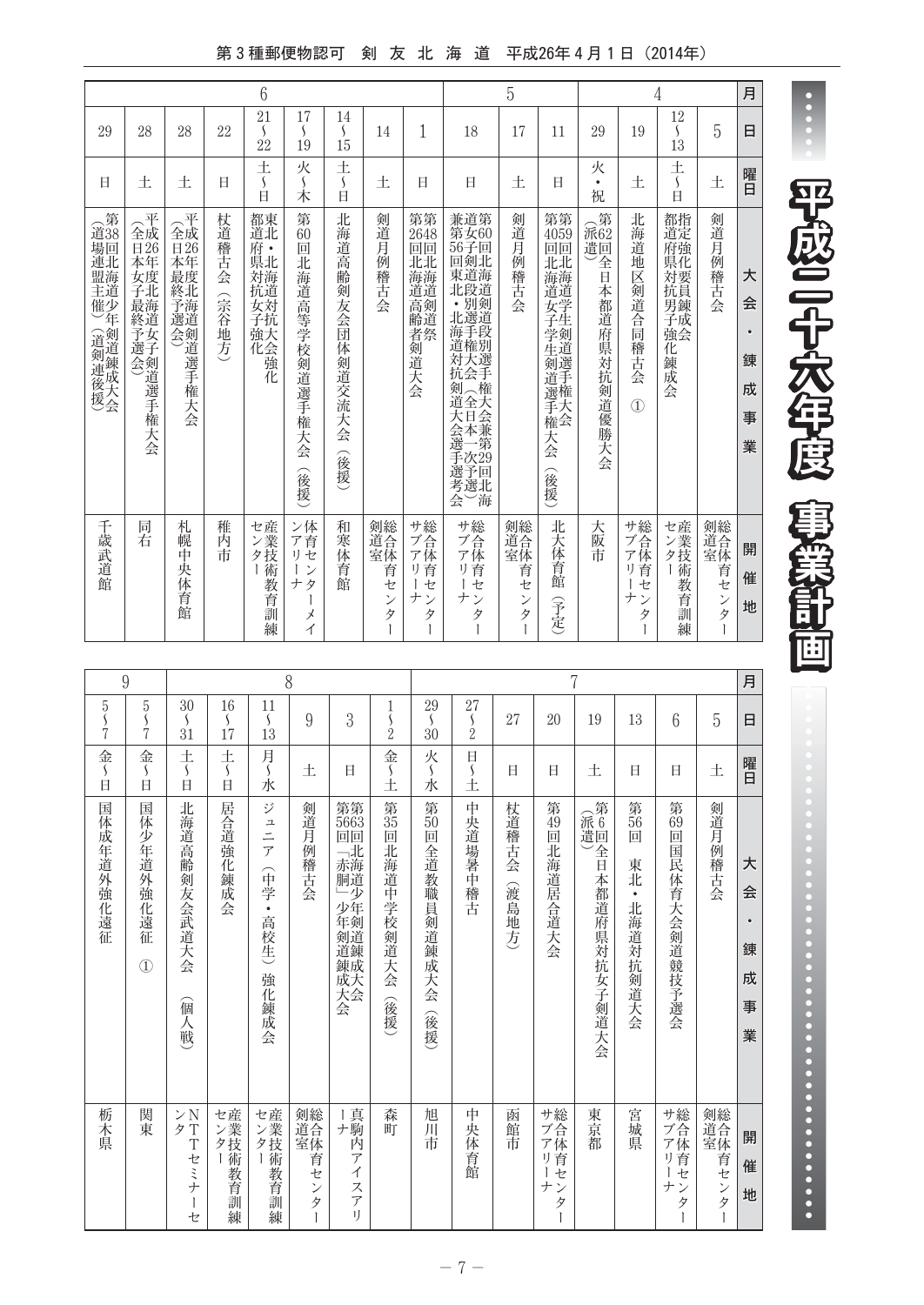## 第3種郵便物認可 剣 友 北 海 道 平成26年4月1日 (2014年)

|                                                          | 11                                              |                                                 |                                                                                                          |                                             |                                      | 10                                                                               |                                       |                                       |                                                 |                              |                                     |                                                         |                 | $\boldsymbol{9}$                                          |                                              |                                                |                                        |                                         | 月                          |
|----------------------------------------------------------|-------------------------------------------------|-------------------------------------------------|----------------------------------------------------------------------------------------------------------|---------------------------------------------|--------------------------------------|----------------------------------------------------------------------------------|---------------------------------------|---------------------------------------|-------------------------------------------------|------------------------------|-------------------------------------|---------------------------------------------------------|-----------------|-----------------------------------------------------------|----------------------------------------------|------------------------------------------------|----------------------------------------|-----------------------------------------|----------------------------|
| $\,29$<br>$\mathcal{S}_{\mathcal{S}}$<br>$\overline{30}$ | 8                                               | 3                                               | 未定                                                                                                       | 26                                          | 25                                   | 19<br>$\mathcal{S}_{\mathcal{S}}$<br>21                                          | 12                                    | 5                                     | $\overline{4}$                                  | 21                           | 21                                  | 15                                                      | 14              | 13                                                        | 13<br>$\frac{5}{15}$                         | 6<br>$\mathcal{S}_{\mathcal{S}}$<br>$\sqrt{ }$ | 7                                      | 6                                       | $\Box$                     |
| 土<br>$\mathcal{S}_{\mathcal{S}}$<br>É                    | 土                                               | 祝                                               |                                                                                                          | 日                                           | 土                                    | 日<br>$\mathcal{S}_{\mathcal{S}}$<br>火                                            | Ħ                                     | 日                                     | 土                                               | 日                            | 日                                   | 祝                                                       | 日               | 土                                                         | 土<br>$\mathcal{S}_{\mathcal{S}}$<br>甪        | $\pm$<br>$\mathcal{S}_{\mathcal{S}}$<br>Ė      | Ħ                                      | 土                                       | 曜日                         |
| 第<br>共催)<br>29回北海道スポ<br>Ť<br>ツ少年団剣道交流大会                  | 剣道月例<br>稽古<br>승                                 | 第62回<br>全日本剣道選手権大会<br>(派遣)                      | 第第<br>$\frac{3051}{101}$<br>北北<br><b>花海道学生新人在海道学生新人</b><br>·生新人<br>新人<br>2<br>剣天<br>道会<br>天<br>슺<br>(後援) | 第25回<br>北海道杖道大会                             | 第<br>49<br>靣<br>全<br>日本居合道大会<br>(派遣) | 第<br>$\begin{matrix} 69 \\[-4pt] \hline 9 \end{matrix}$<br>国民体育大会剣道大<br>슺<br>(派遣 | 第24回<br>北海道団体優勝居合道大会                  | 第41回<br>全日本杖道大会<br>(派遣)               | 剣道月例稽古会                                         | 第<br>25<br>Õ<br>北海道中学生剣道錬成大会 | 第<br>60<br>画<br>全日本東西対抗剣道大会<br>(派遣) | 第40回北海道女子学生剣道優勝;第62回北海道学生剣道優勝大会<br>天会<br>(後援)           | 第6回北海道団体優勝剣道大会  | 北海道地区剣道合同稽古会<br>$\circled{2}$                             | 国体少年道外強化遠<br>征<br>$\circled{2}$              | 杖道強<br>二化錬成<br>会                               | 第53回<br>全日本女子剣道選手権大会<br>(派遣)           | 剣道月例稽古会                                 | 大<br>会<br>錬<br>成<br>事<br>業 |
| 道工業大                                                     | 剣道合体<br>首<br>セ<br>ン<br>タ<br>$\mathbf{I}$        | 日本武道館                                           | 北大体育館<br>宇定                                                                                              | サ総<br>/ブ合<br>ア体<br>リ育<br>一七<br>ナン<br>タ<br>Ť | 福島県                                  | 長崎県                                                                              | 北広島市総合体                               | 東京都                                   | 剣総<br>道合体<br>育<br>ゼ<br>$\ddot{}$<br>.<br>I<br>ľ | 砂<br>ĬЦ<br>市総合体育館            | 出雲市                                 | 北大体育館<br>(予定)                                           | 同<br>若          | 旭川大雪ア<br>í)<br>$\begin{array}{c} \hline \end{array}$<br>ナ | 関<br>菄                                       | センター<br>産業技術教士<br>育訓<br>練                      | 姫路市                                    | 剣総<br>道合体<br>- 育セ<br>ンタ<br>$\mathbf{I}$ | 開<br>催<br>地                |
|                                                          |                                                 |                                                 |                                                                                                          |                                             |                                      |                                                                                  |                                       |                                       |                                                 |                              |                                     |                                                         |                 |                                                           |                                              |                                                |                                        |                                         |                            |
| 6<br>$\overline{7}$                                      | 31                                              |                                                 | 5<br>21                                                                                                  | 10                                          |                                      |                                                                                  | $\overline{4}$<br>19                  | $\bf 5$                               | 月                                               | $\,3$                        |                                     | $\overline{2}$                                          |                 |                                                           |                                              | $\mathbf{1}$<br>7                              |                                        | $12\,$                                  | 月                          |
| $\mathcal{S}_{\mathcal{S}}$<br>$\dot{8}$                 | S<br>$\mathbf{1}$                               | 24                                              | $\mathcal{S}_{\mathcal{S}}$<br>25                                                                        | $\sqrt{2}$<br>11                            | 10                                   | 26                                                                               | $\mathcal{S}_{\mathcal{S}}$<br>20     | $\ddot{6}$                            | 日                                               | 28                           | 15                                  | 8                                                       | 7               | 17                                                        | 11                                           | $\mathcal{S}_{\mathcal{S}}$<br>8               | 4<br>$\mathcal{S}_{\mathcal{S}}$<br>11 | $6\phantom{1}6$                         | 日                          |
| 土<br>$\mathcal{S}_{\mathcal{S}}$<br>É                    | 土<br>$\mathcal{S}_{\mathcal{S}}$<br>$\boxminus$ | 土                                               | 水<br>$\mathcal{S}_{\mathcal{S}}$<br>日                                                                    | $\pm$<br>$\mathcal{S}_{\mathcal{S}}$<br>Ė   | 土                                    | 土                                                                                | 土<br>$\mathcal{S}_{\mathcal{S}}$<br>日 | 土<br>$\mathcal{S}_{\mathcal{S}}$<br>Ė | 曜日                                              | 土                            | 日                                   | 日                                                       | 土               | 土                                                         | Ħ                                            | 水<br>$\mathcal{S}_{\mathcal{S}}$<br>木          | 日<br>$\mathcal{S}_{\mathcal{S}}$<br>日  | 土                                       | 曜日                         |
| 少年剣道講                                                    |                                                 | <b>第1</b>                                       |                                                                                                          |                                             |                                      |                                                                                  |                                       |                                       |                                                 |                              |                                     |                                                         |                 |                                                           |                                              |                                                |                                        |                                         |                            |
| 習<br>승<br>$\circled{2}$                                  | 第23回杖道<br>中央講習会<br>(派遣)                         | 回<br>一理事<br>会<br>第<br>$\mathbf{1}$<br>回<br>評議員会 | 第52回<br>[剣道]<br>中堅剣士講習会<br>(派遣)                                                                          | 少年剣道講<br>習会<br>$\circled{1}$                | 運営<br>$\bullet$<br>調<br>整<br>会議      | 石狩地<br>方剣<br>連主催稽古会                                                              | 剣道中堅指<br>導者講習会<br>(全剣連後援)             | 第49回<br>[剣道]<br>東日本中央講習会<br>(派遣)      | 講<br>習<br>会<br>$\bullet$<br>審<br>査<br>会<br>等    | 剣道月<br>例<br>稽<br>古会          | 杖道稽古会<br>(十勝地方)                     | 第第<br>763<br>回回<br>全全<br>日日<br>本都道府県対抗女子予選会本都道府県対抗大会予選会 | 剣道月例<br>稽<br>古会 | 剣道月例<br>稽<br>古会                                           | 第<br>15<br>回<br>北<br>海<br>道中学校新人剣道大会<br>(後援) | 第34<br>靣<br>北<br>海<br>道高等学校新人剣道大会              | 中<br>央道場寒<br>稽古<br>$\bullet$<br>鏡開き    | 剣道月例<br>稽<br>古会                         | 大<br>会<br>錬<br>成<br>事<br>業 |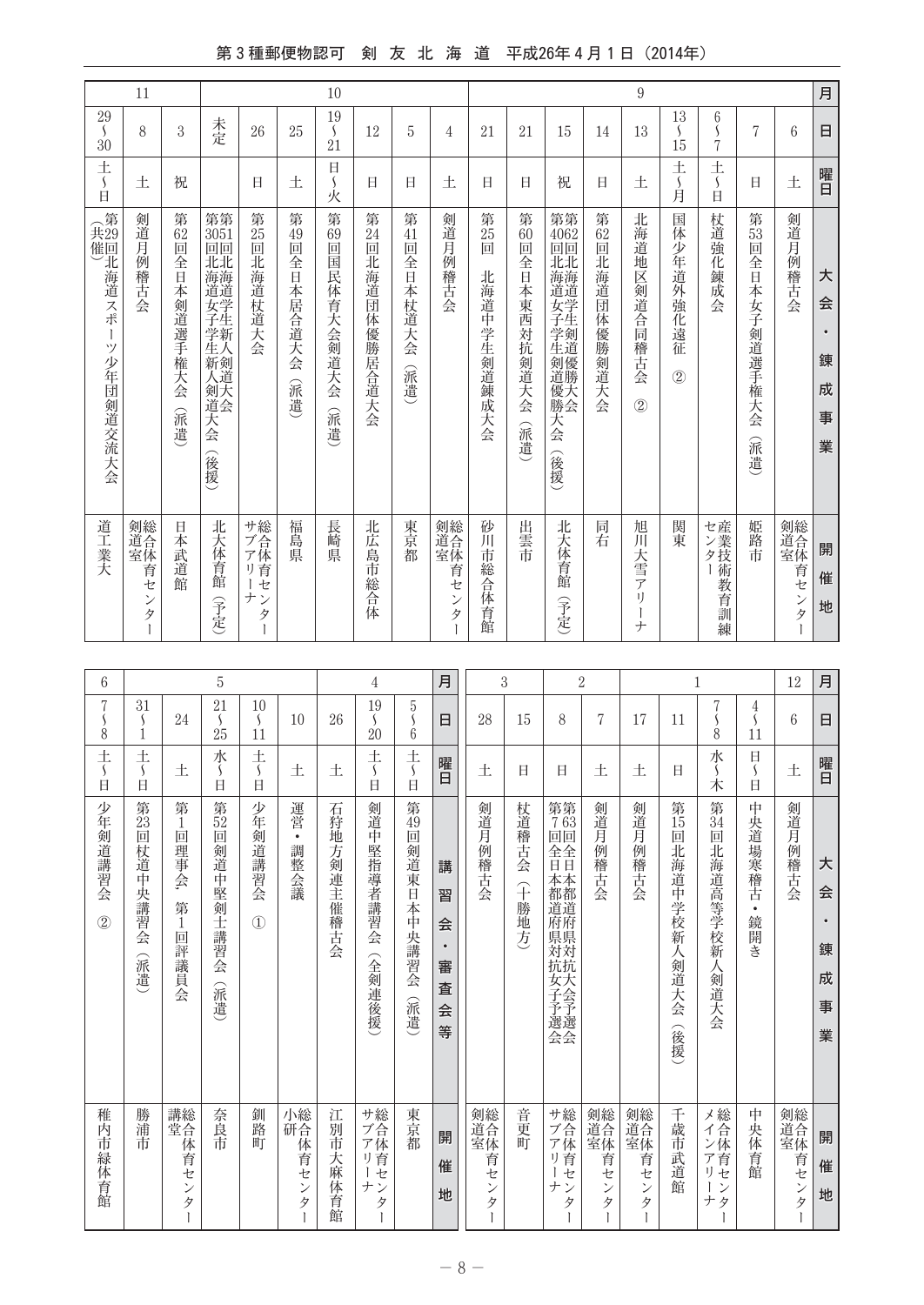## 第3種郵便物認可 剣 友 北 海 道 平成26年4月1日 (2014年)

| 月<br>$\overline{7}$<br>$\mathcal{S}_{\mathcal{S}}$<br>日<br>8<br>$\pm$<br>曜日<br>$\frac{1}{\beta}$<br>釧路地方剣道指導者講習会<br>講<br>習<br>슾<br>$\bullet$<br>審 | 8<br>土<br>$\mathcal{S}_{\mathcal{S}}$<br>Ħ<br>催桧<br>ïД<br>$\bullet$ | 6<br>21<br>土<br>十勝地<br> 方協議<br>会主催稽古会 | 28<br>$\mathcal{L}_{\mathcal{L}}$<br>29<br>土<br>$\mathcal{S}_{\mathcal{S}}$<br>Ė<br>石狩地<br>方剣道指導者講習会 | 28<br>$\mathcal{S}_{\mathcal{S}}$<br>29<br>土<br>S<br>$\Box$<br>根室地方剣道指導者講習会 | 5<br>١<br>6<br>土<br>$\mathsf{S}$<br>$\Box$<br>杖道講習会<br>$\mathcal{L}$ | 5<br>土<br>地域交流稽古会                                 | 6<br>日<br>剣道第<br>$\overline{\phantom{a}}$<br>種審査会<br>$\circled{1}$ | 12<br>土<br>地域交流稽古会 | 13<br>日<br>剣道第<br>一種審査会<br>$\circled{2}$ | 7<br>19<br>$\mathcal{L}_{\mathcal{L}}$<br>20<br>土<br>$\mathsf{\mathsf{S}}$<br>Ė<br>少年剣道講習会<br>(3) | 22<br>火<br>事務局<br>振替休業日 | 26<br>土<br>地域交流稽古<br>会 | 26<br>土<br>剣道第<br>$\overline{\phantom{a}}$<br>種審査会<br>(3) | 26<br>$\mathcal{S}_{\mathcal{S}}$<br>27<br>土<br>$\mathcal{S}_{\mathcal{S}}$<br>Ė<br>後志地方剣道指導者講習会 | $\overline{9}$<br>$\mathcal{S}_{\mathcal{S}}$<br>10<br>土<br>$\mathcal{S}_{\mathcal{S}}$<br>Ė<br>留萌地方剣道指導者講習会 |                                 | $9\,$<br>$\mathcal{S}_{\mathcal{S}}$<br>10<br>土<br>$\mathcal{S}_{\mathcal{S}}$<br>日<br>居合道前期講習会、<br>$\bullet$<br>$\equiv$ | 8<br>9<br>S<br>10<br>土<br>$\mathcal{L}_{\mathcal{L}}$<br>$\Box$<br>十勝地方剣道指導者講習会 |
|---------------------------------------------------------------------------------------------------------------------------------------------------|---------------------------------------------------------------------|---------------------------------------|------------------------------------------------------------------------------------------------------|-----------------------------------------------------------------------------|----------------------------------------------------------------------|---------------------------------------------------|--------------------------------------------------------------------|--------------------|------------------------------------------|---------------------------------------------------------------------------------------------------|-------------------------|------------------------|-----------------------------------------------------------|--------------------------------------------------------------------------------------------------|--------------------------------------------------------------------------------------------------------------|---------------------------------|---------------------------------------------------------------------------------------------------------------------------|---------------------------------------------------------------------------------|
| (協議会主催<br>査<br>슾<br>等                                                                                                                             | 渡島地方剣道指導者講習会<br>(協議会主                                               |                                       | (協議会主催)                                                                                              | (協議会主催)                                                                     | (全剣連派遣講習)                                                            |                                                   |                                                                    |                    |                                          |                                                                                                   |                         |                        |                                                           |                                                                                                  | (協議会主催                                                                                                       | (協議会主催                          | 種審査会                                                                                                                      | (協議会主催)                                                                         |
| 鶴<br>ケ岱武道館<br>開<br>催<br>地                                                                                                                         | 江差南<br>が<br>丘<br>小                                                  | 音更町<br>武道館                            | 花川南コミ<br>$\mathfrak{a}$<br>ニテ<br>$\mathcal{A}$                                                       | 西春別体育館                                                                      | $>$ N<br>夕T<br>Tセミナ<br>$\begin{array}{c} \end{array}$<br>セ           | サ<br>$\mathcal{V}$<br>$\bullet$<br>IJ<br>フ<br>レ函館 | 同右                                                                 | 苦小<br>牧市           | 苫小牧市川沿公園体                                | 恵庭島松体育館                                                                                           |                         |                        |                                                           | 稚<br>芮<br>市<br>総合体育館                                                                             | 小樽商大体育館                                                                                                      | 天塩町<br>スポ<br>セ<br>$\mathcal{V}$ | サブアリー、<br>ナンタ<br>Ť                                                                                                        | 音更町総合体育館                                                                        |

| 月  | 日                                       | 曜日                                         | 講<br>習<br>会<br>$\bullet$<br>審<br>査<br>会<br>等             | 開<br>催<br>地                |
|----|-----------------------------------------|--------------------------------------------|----------------------------------------------------------|----------------------------|
|    | 16                                      | 土                                          | 後志地方協議会主催稽古会                                             | 京極町総合体育館                   |
|    | 16<br>$\mathcal{S}_{\mathcal{S}}$<br>17 | 土<br>$\mathcal{S}_{\mathcal{S}}$<br>Ħ      | 網走地方剣道指導者講習会<br>(協議会主催                                   | ディ 市北コミ                    |
|    | 16<br>S<br>17                           | 土<br>$\mathcal{L}_{\mathcal{L}}$<br>$\Box$ | 胆振地方剣道指導者講習会<br>(協議会主催                                   | 苫小<br>牧<br>市<br>Л<br>沿公園体  |
| 8  | 30                                      | 土                                          | 留萌地方協議会主催稽古会                                             | 留萌市<br>スポ                  |
|    | 31                                      | 日                                          | 全空知剣連主催稽古会                                               | 滝川中<br>央児童セ                |
|    | 30<br>$\mathcal{S}_{\mathcal{S}}$<br>31 | 土<br>S<br>Ė                                | 少年剣道講習会<br>$\circled{4}$                                 | 中標津町武道館                    |
|    | 6                                       | 土                                          | 地域交流稽古会                                                  | 釧路市                        |
|    | 7                                       | 日                                          | 剣道第<br>一種審査会<br>$\circled{4}$                            | 湿原<br>の<br>画ア              |
|    | 6                                       | 土                                          | 地域交流稽古会                                                  |                            |
|    | 7                                       | 日                                          | 剣道第二種審査会<br>$\circled{1}$                                | ン旭<br>夕川<br> 市大成市民セ        |
|    | 6                                       | 土                                          | 地域交流稽古会                                                  | 小樽市                        |
|    | 7                                       | 日                                          | 剣道第<br>$\overline{\phantom{0}}$<br>種審査会<br>(5)           | 潮陵高校                       |
| 9  | 13<br>$\mathcal{L}_{\mathcal{L}}$<br>14 | 土<br>$\mathcal{S}_{\mathcal{S}}$<br>Ħ      | 第<br>41回居合道<br>中央講習会<br>(派遣)                             | 京都市                        |
|    | 16                                      | 火                                          | 事務局<br>『振替休<br>業日                                        |                            |
|    | 22                                      | 月                                          | 地域交流稽古会                                                  | 帯広市                        |
|    | 23                                      | 祝                                          | 剣道第<br>$\overline{\phantom{a}}$<br>種審査会<br>$\circled{6}$ | 帯広<br>の森体育館                |
|    | 27                                      | 土                                          | 根室地方主催<br>#稽古会                                           | 根室市夢原館                     |
|    | 27<br>$\mathcal{S}_{\mathcal{S}}$<br>28 | 土<br>$\mathcal{L}_{\mathcal{L}}$<br>$\Box$ | 日高地方剣道指導者講習会<br>(協議会主催                                   | 育新<br>館ひ<br>だ<br>か<br>町山手体 |
| 10 | 3<br>S<br>5                             | 金<br>$\mathcal{S}_{\mathcal{S}}$<br>日      | 社会体育指導員養成講習会<br>俞級                                       | センター<br>産業技術教育訓練           |